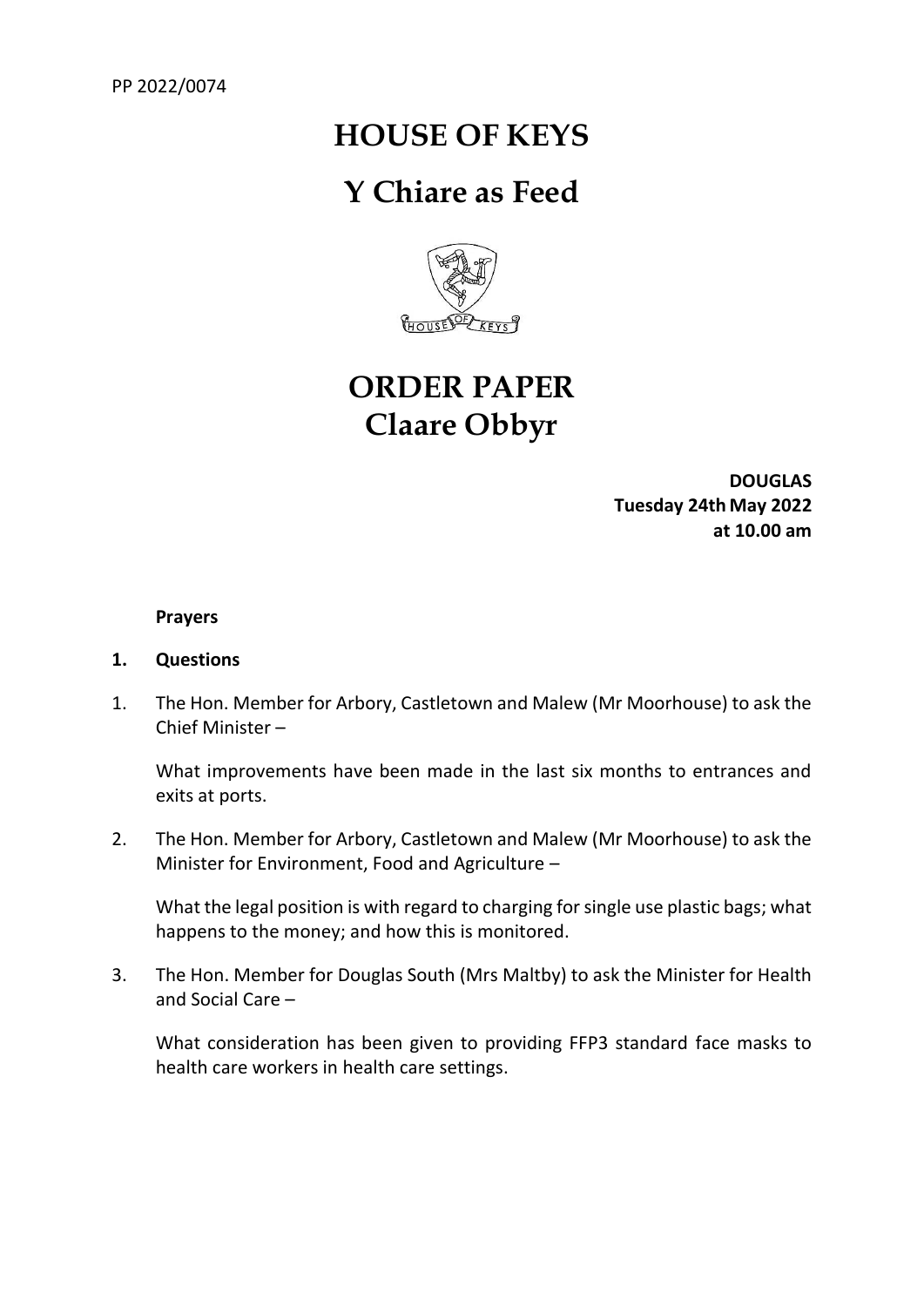4. The Hon. Member for Arbory, Castletown and Malew (Mr Moorhouse) to ask the Minister for Infrastructure –

What the total cost of training bus drivers is; how many were trained in each of the last five years; and how many of these are still working for Bus Vannin.

5. The Hon. Member for Douglas South (Mrs Maltby) to ask the Minister for Infrastructure –

Whether a safe crossing point needs analysis has been undertaken at Meadow Campus Primary School; what the result was; and whether it will be reviewed.

6. The Hon. Member for Arbory, Castletown and Malew (Mr Moorhouse) to ask the Minister for Infrastructure –

What the total cost of introducing the new housing management system Civica has been.

7. The Hon. Member for Arbory, Castletown and Malew (Mr Moorhouse) to ask the Minister for the Cabinet Office –

On how many occasions the Medicines and Healthcare products Regulatory Agency has been asked for Yellow Card Information for postcodes IM1-IM9.

8. The Hon. Member for Arbory, Castletown and Malew (Mr Moorhouse) to ask the Minister for the Cabinet Office –

How many Ukrainian children of school age have been granted leave to move to the Island since 24 February 2022.

9. The Hon. Member for Arbory, Castletown and Malew (Mr Moorhouse) to ask the Minister for Education, Sport and Culture –

What progress has been made with purchasing the piece of land adjoining Arbory School.

10. The Hon. Member for Arbory, Castletown and Malew (Mr Moorhouse) to ask the Minister for Education, Sport and Culture –

Whether those who wish to undertake full-time higher education via distance learning are able to access the same levels of student awards as those attending in person.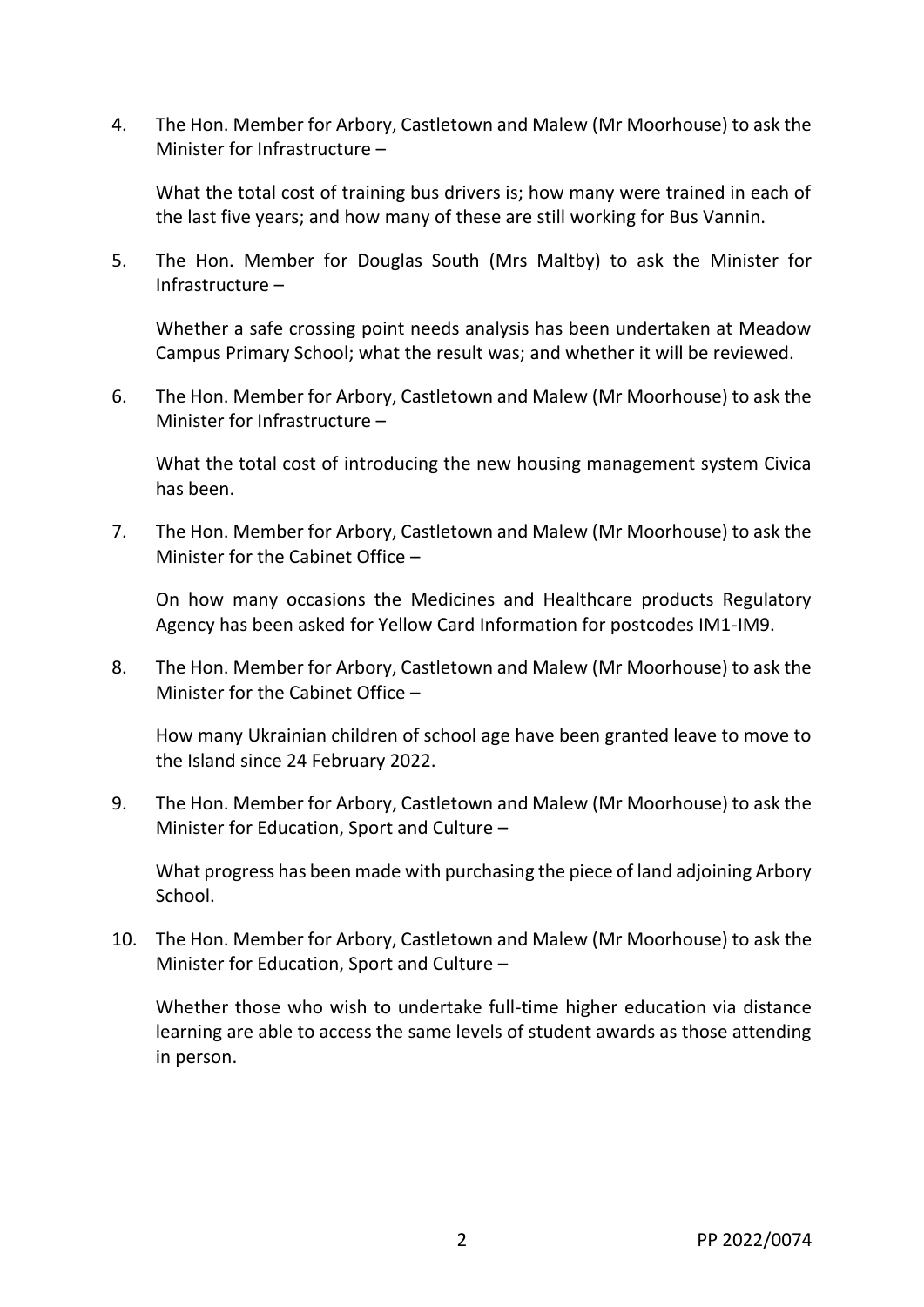11. The Hon. Member for Arbory, Castletown and Malew (Mr Moorhouse) to ask the Minister for Enterprise –

Whether any formal audit of the Island's tourist infrastructure has been carried out by any Government Department or independent body since June 2019; and what preparations have been made to ensure the Island looks its best for TT 2022.

12. The Hon. Member for Arbory, Castletown and Malew (Mr Moorhouse) to ask the Member of the Communications and Utilities Regulatory Authority –

Whether the option of a social tariff for Internet access has been considered.

13. The Hon. Member for Arbory, Castletown and Malew (Mr Moorhouse) to ask the Minister for Infrastructure –

What improvement work has been done in the last year, or will be done before the summer, on the strategic route between Castletown and Douglas.

14. The Hon. Member for Arbory, Castletown and Malew (Mr Moorhouse) to ask the Minister for Infrastructure –

What mechanisms are in place to help owners of commercial vehicles who cannot get timely appointments for the annual assessment of their vehicles.

15. The Hon. Member for Arbory, Castletown and Malew (Mr Moorhouse) to ask the Minister for Infrastructure –

What plans are in place to guarantee the availability of bus services for cruise ship passengers.

16. The Hon. Member for Onchan (Mr Callister) to ask the Minister for Infrastructure –

How many bus services have been cancelled on each day since Saturday 14 May 2022, and why; whether similar issues are affecting trams and trains; and if he will make a statement.

17. The Hon. Member for Onchan (Mr Callister) to ask the Minister for Infrastructure –

How much of the Onchan 15 Year Road Map 2018-2033 has been completed; and if he will make a statement.